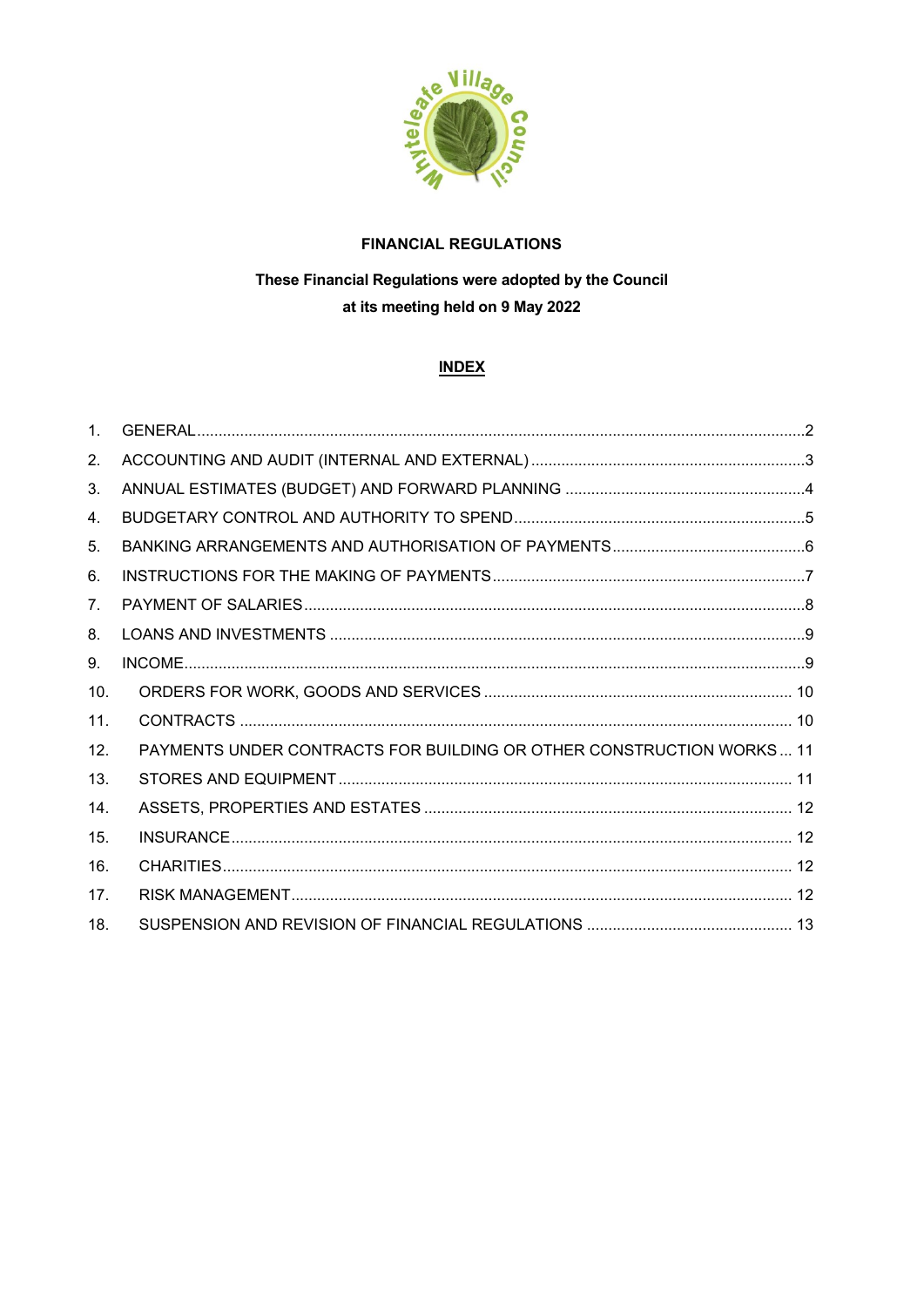#### <span id="page-1-0"></span>1. **GENERAL**

- 1.1. These financial regulations govern the conduct of financial management by the council and may only be amended or varied by resolution of the council. Financial regulations are one of the council's three governing policy documents providing procedural guidance for members and officers. Financial regulations must be observed in conjunction with the council's standing orders and any individual financial regulations relating to contracts.
- 1.2. The council is responsible in law for ensuring that its financial management is adequate and effective and that the council has a sound system of internal control which facilitates the effective exercise of the council's functions, including arrangements for the management of risk.
- 1.3. The council's accounting control systems must include measures:
	- for the timely production of accounts;
	- that provide for the safe and efficient safequarding of public money;
	- to prevent and detect inaccuracy and fraud; and
	- identifying the duties of officers.
- 1.4. These financial regulations demonstrate how the council meets these responsibilities and requirements.
- 1.5. At least once a year, prior to approving the Annual Governance Statement, the council must review the effectiveness of its system of internal control which shall be in accordance with proper practices.
- 1.6. Deliberate or wilful breach of these Regulations by an employee may give rise to disciplinary proceedings.
- 1.7. Members of Council are expected to follow the instructions within these Regulations and not to entice employees to breach them. Failure to follow instructions within these Regulations brings the office of councillor into disrepute.
- 1.8. The Clerk has been appointed as RFO, a statutory office to be appointed by the council, for this council and these regulations will apply accordingly.
- 1.9. The RFO;
	- acts under the policy direction of the council;
	- administers the council's financial affairs in accordance with all Acts, Regulations and proper practices;
	- determines on behalf of the council its accounting records and accounting control systems;
	- ensures the accounting control systems are observed;
	- maintains the accounting records of the council up to date in accordance with proper practices;
	- assists the council to secure economy, efficiency and effectiveness in the use of its resources; and
	- produces financial management information as required by the council.
- 1.10. The accounting records determined by the RFO shall be sufficient to show and explain the council's transactions and to enable the RFO to ensure that any income and expenditure account and statement of balances, or record of receipts and payments and additional information, as the case may be, or management information prepared for the council from time to time comply with the Accounts and Audit Regulations.
- 1.11. The accounting records determined by the RFO shall in particular contain: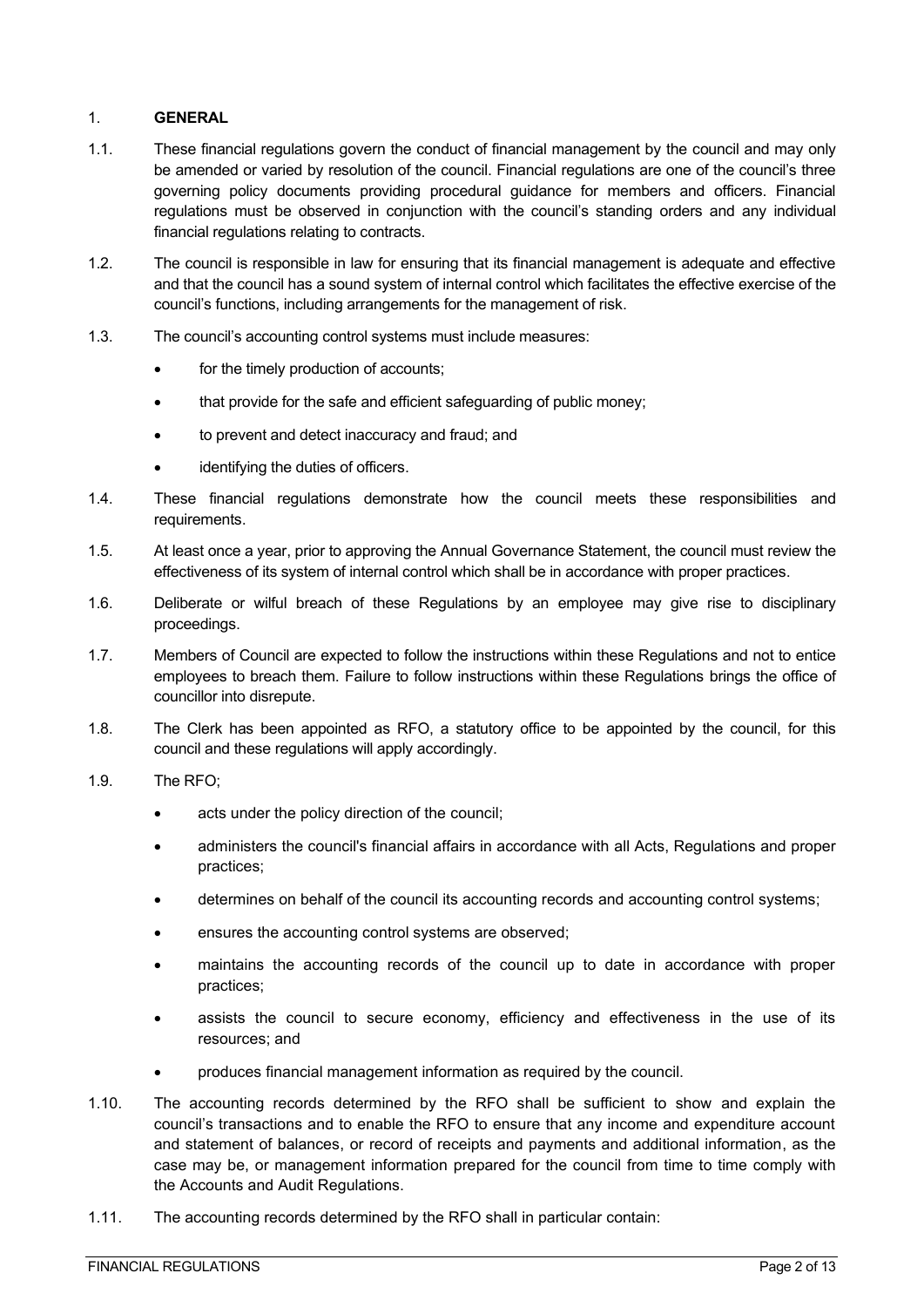- entries from day to day of all sums of money received and expended by the council and the matters to which the income and expenditure or receipts and payments account relate;
- a record of the assets and liabilities of the council; and
- wherever relevant, a record of the council's income and expenditure in relation to claims made, or to be made, for any contribution, grant or subsidy.
- 1.12. The accounting control systems determined by the RFO shall include:
	- procedures to ensure that the financial transactions of the council are recorded as soon as reasonably practicable and as accurately and reasonably as possible;
	- procedures to enable the prevention and detection of inaccuracies and fraud and the ability to reconstruct any lost records;
	- identification of the duties of officers dealing with financial transactions and division of responsibilities of those officers in relation to significant transactions;
	- procedures to ensure that uncollectable amounts, including any bad debts are not submitted to the council for approval to be written off except with the approval of the RFO and that the approvals are shown in the accounting records; and
	- measures to ensure that risk is properly managed.
- 1.13. The council is not empowered by these Regulations or otherwise to delegate certain specified decisions. In particular any decision regarding:
	- setting the final budget or the precept (council tax requirement);
	- approving accounting statements;
	- approving an annual governance statement;
	- borrowing;
	- writing off bad debts;
	- declaring eligibility for the General Power of Competence; and
	- addressing recommendations in any report from the internal or external auditors,

shall be a matter for the full council only.

- 1.14. In addition, the council must:
	- determine and keep under regular review the bank mandate for all council bank accounts; and
	- in respect of the annual salary for any employee have regard to recommendations about annual salaries of employees made by the Employment Panel (or relevant committee).
- 1.15. In these financial regulations, references to the Accounts and Audit Regulations or 'the regulations' shall mean the regulations issued under the provisions of section 27 of the Audit Commission Act 1998, or any superseding legislation, and then in force unless otherwise specified.

In these financial regulations the term 'proper practice' or 'proper practices' shall refer to guidance issued in *Governance and Accountability for Local Councils - a Practitioners' Guide (England)*  issued by the Joint Practitioners Advisory Group (JPAG), available from the websites of NALC and the Society for Local Council Clerks (SLCC).

1.16 The Council does not currently need to make small disbursements in cash (i.e. petty cash).

## <span id="page-2-0"></span>2. **ACCOUNTING AND AUDIT (INTERNAL AND EXTERNAL)**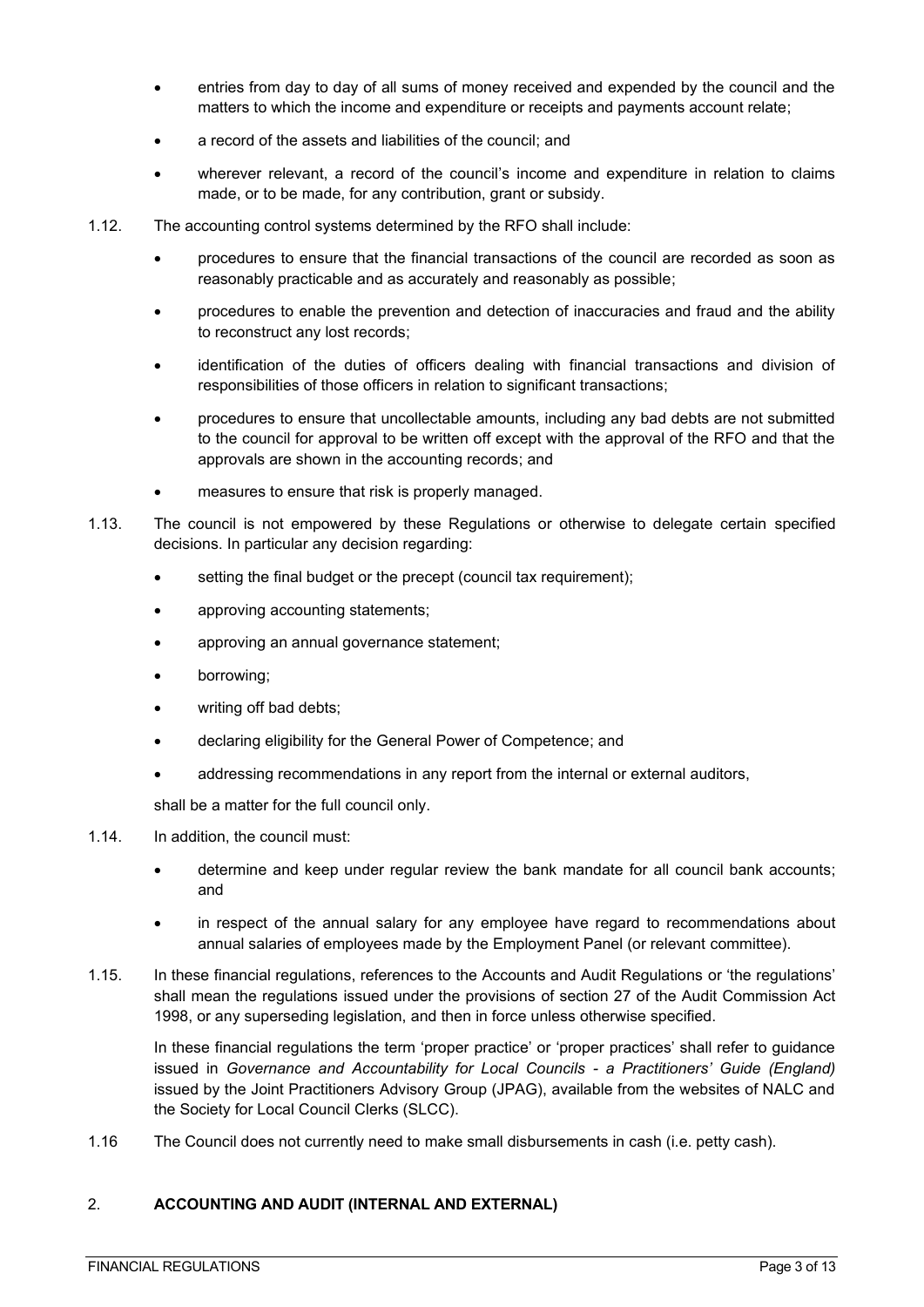- 2.1. All accounting procedures and financial records of the council shall be determined by the RFO in accordance with the Accounts and Audit Regulations, appropriate guidance and proper practices.
- 2.2. On a regular basis, at least once in each quarter, and at each financial year end, a member other than the Chairman shall be appointed to verify bank reconciliations (for all accounts) produced by the RFO. The member shall sign the reconciliations and the original bank statements (or similar document) as evidence of verification. This activity shall on conclusion be reported, including any exceptions, to and noted by the council.
- 2.3. The RFO shall complete the annual statement of accounts, annual report, and any related documents of the council contained in the Annual Return (as specified in proper practices) as soon as practicable after the end of the financial year and having certified the accounts shall submit them and report thereon to the council within the timescales set by the Accounts and Audit Regulations.
- 2.4. The council shall ensure that there is an adequate and effective system of internal audit of its accounting records, and of its system of internal control in accordance with proper practices. Any officer or member of the council shall make available such documents and records as appear to the council to be necessary for the purpose of the audit and shall, as directed by the council, supply the RFO, internal auditor, or external auditor with such information and explanation as the council considers necessary for that purpose.
- 2.5. The internal auditor shall be appointed by and shall carry out the work in relation to internal controls required by the council in accordance with proper practices.
- 2.6. The internal auditor shall:
	- be competent and independent of the financial operations of the council;
	- report to council in writing, or in person, on a regular basis with a minimum of one annual written report during each financial year;
	- to demonstrate competence, objectivity and independence, be free from any actual or perceived conflicts of interest, including those arising from family relationships; and
	- have no involvement in the financial decision making, management or control of the council.
- 2.7. Internal or external auditors may not under any circumstances:
	- perform any operational duties for the council;
	- initiate or approve accounting transactions; or
	- direct the activities of any council employee, except to the extent that such employees have been appropriately assigned to assist the internal auditor.
- 2.8. For the avoidance of doubt, in relation to internal audit the terms 'independent' and 'independence' shall have the same meaning as is described in proper practices.
- 2.9. The RFO shall make arrangements for the exercise of electors' rights in relation to the accounts including the opportunity to inspect the accounts, books, and vouchers and display or publish any notices and statements of account required by Audit Commission Act 1998, or any superseding legislation, and the Accounts and Audit Regulations.
- 2.10. The RFO shall, without undue delay, bring to the attention of all councillors any correspondence or report from internal or external auditors.

#### <span id="page-3-0"></span>3. **ANNUAL ESTIMATES (BUDGET) AND FORWARD PLANNING**

3.1. Each committee (if any) shall review its three year forecast of revenue and capital receipts and payments. Having regard to the forecast, it shall thereafter formulate and submit proposals for the following financial year to the council by November each year including any proposals for revising the forecast.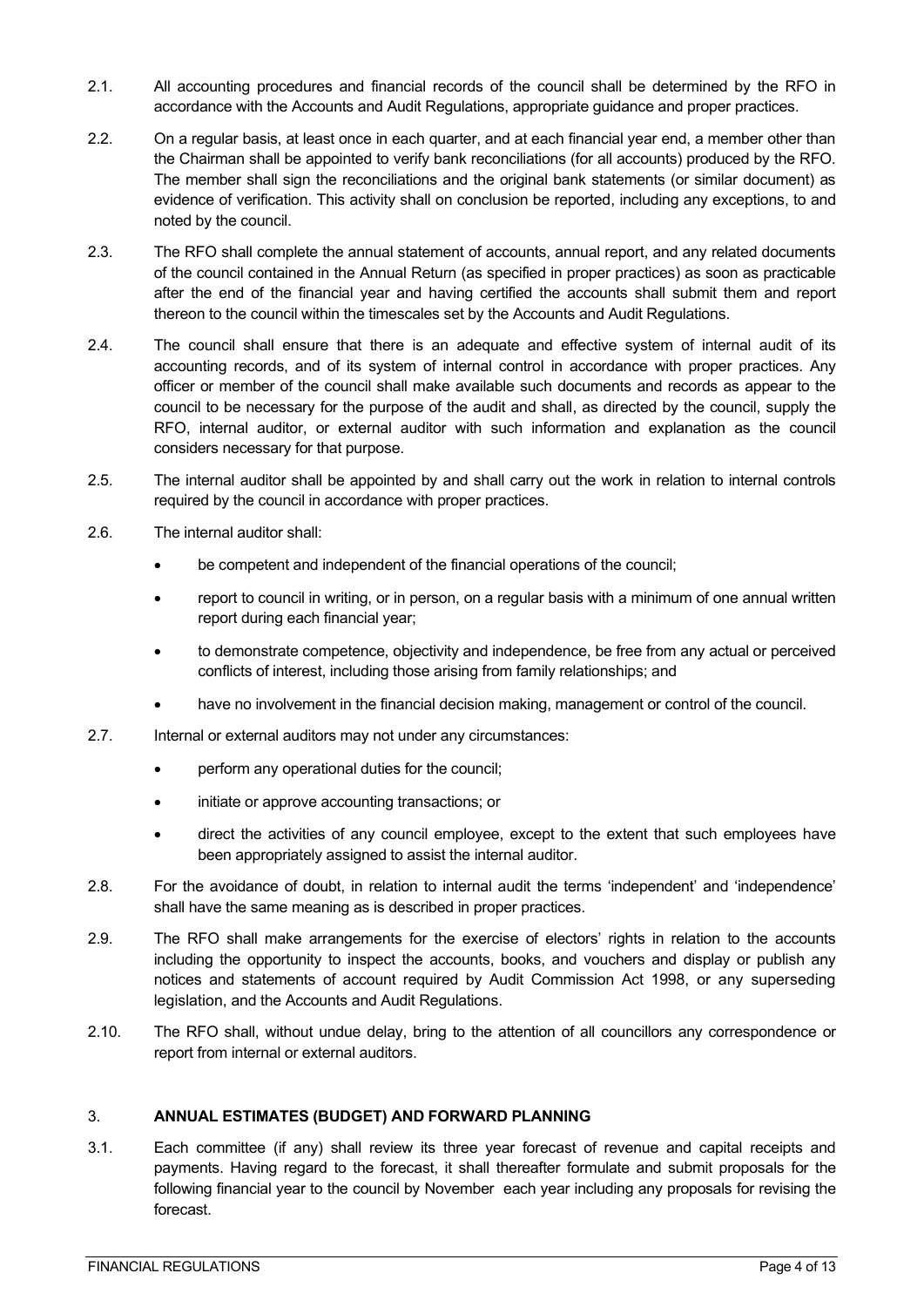- 3.2. The RFO must each year, by no later than December, prepare detailed estimates of all receipts and payments including the use of reserves and all sources of funding for the following financial year in the form of a budget to be considered by the council.
- 3.3. The council shall consider annual budget proposals in relation to the council's three year forecast of revenue and capital receipts and payments including recommendations for the use of reserves and sources of funding and update the forecast accordingly.
- 3.4. The council shall fix the precept (council tax requirement), and relevant basic amount of council tax to be levied for the ensuing financial year not later than by early January each year. The RFO shall issue the precept to the billing authority and shall supply each member with a copy of the approved annual budget.
- 3.5. The approved annual budget shall form the basis of financial control for the ensuing year.

## <span id="page-4-0"></span>4. **BUDGETARY CONTROL AND AUTHORITY TO SPEND**

- 4.1. Expenditure on revenue items may be authorised by the council up to the amounts included for that class of expenditure in the approved budget. The RFO may give payment instructions in respect of 'recurring payments' as set out in the Scheme of Delegation.
- 4.2. No expenditure may be authorised that will exceed the amount provided in the revenue budget for that class of expenditure other than by resolution of the council. During the budget year and with the approval of council having considered fully the implications for public services, unspent and available amounts may be moved to other budget headings or to an earmarked reserve as appropriate ('virement').
- 4.3. Unspent provisions in the revenue or capital budgets for completed projects shall not be carried forward to a subsequent year.
- 4.4. The salary budgets are to be reviewed at least annually in October for the following financial year and such review shall be evidenced by a hard copy schedule signed by the Clerk and the Chairman of Council.
- 4.5. In cases of extreme risk to the delivery of council services, the clerk may authorise revenue expenditure on behalf of the council which in the clerk's judgement it is necessary to carry out. Such expenditure includes repair, replacement or other work, whether or not there is any budgetary provision for the expenditure, subject to a limit of £2,000 in accordance with the Scheme of Delegation.
- 4.6. No expenditure shall be authorised in relation to any capital project and no contract entered into or tender accepted involving capital expenditure unless the council is satisfied that the necessary funds are available and the requisite borrowing approval has been obtained.
- 4.7. All capital works shall be administered in accordance with the council's standing orders and financial regulations relating to contracts.
- 4.8. The RFO shall regularly provide the council with a statement of receipts and payments to date under each head of the budgets, comparing actual expenditure to the appropriate date against that planned as shown in the budget. These statements are to be prepared at least at the end of each financial quarter and shall show explanations of material variances. For this purpose "material" shall be an amount greater than £200.
- 4.9. Changes in earmarked reserves shall be approved by council as part of the budgetary control process.
- 4.10. The Clerk may incur expenditure on behalf of the Council which is necessary to secure a place on a training course or secure a venue for a meeting (in accordance with 4.2) following the agreement of at least two members of the Council. The Clerk shall report the action to the Council as soon as practicable thereafter.
- 4.11. The Clerk may incur expenditure on office stationery items, up to the amount set in the budget for the year, without reference to the Council.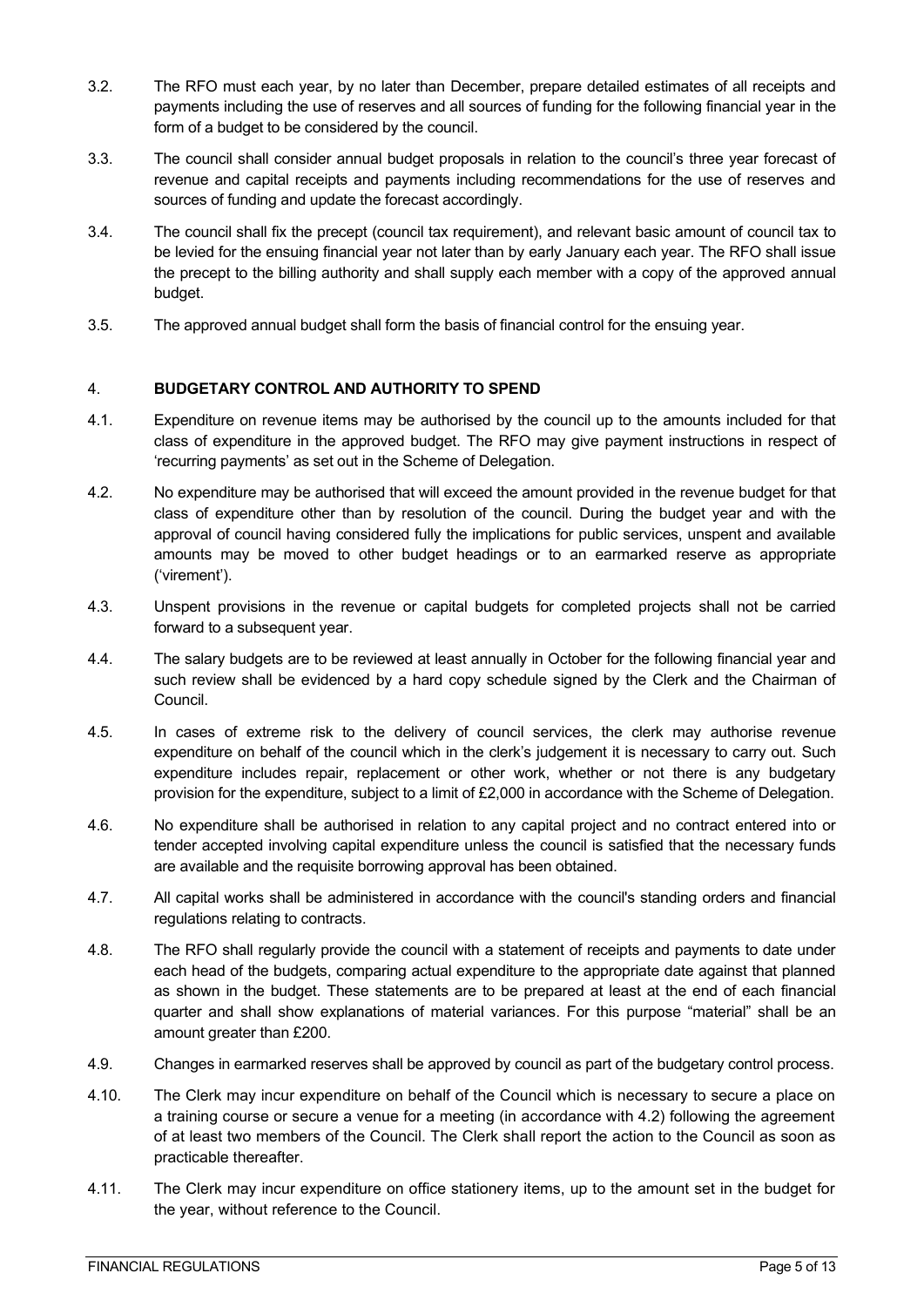#### <span id="page-5-0"></span>5. **BANKING ARRANGEMENTS AND AUTHORISATION OF PAYMENTS**

- 5.1. The council's banking arrangements, including the bank mandate, shall be made by the RFO and approved by the council; banking arrangements may not be delegated to a committee. They shall be regularly reviewed for safety and efficiency.
- 5.2. The RFO shall prepare a schedule of payments requiring authorisation, forming part of the Agenda for the Meeting and, together with the relevant invoices, present the schedule to council. The council shall review the schedule for compliance and, having satisfied itself shall authorise payment by a resolution of the council. The approved schedule shall be signed by the Chairman of the Meeting and one other Council member. A detailed list of all payments shall be disclosed within or as an attachment to the minutes of the meeting at which payment was authorised. Personal payments (including salaries, wages, expenses and any payment made in relation to the termination of a contract of employment) may be summarised to remove public access to any personal information.
- 5.3. All invoices for payment shall be examined, verified and certified by the RFO to confirm that the work, goods or services to which each invoice relates has been received, carried out, examined and represents expenditure previously approved by the council.
- 5.4. The RFO shall examine invoices for arithmetical accuracy and analyse them to the appropriate expenditure heading. The RFO shall take all steps to pay all invoices submitted, and which are in order, at the next available council meeting.
- 5.5. The Clerk and RFO shall have delegated authority to authorise the payment of items only in the following circumstances:
	- a) If a payment is necessary to avoid a charge to interest under the Late Payment of Commercial Debts (Interest) Act 1998, and the due date for payment is before the next scheduled Meeting of council, where the Clerk and RFO certify that there is no dispute or other reason to delay payment, provided that a list of such payments shall be submitted to the next appropriate meeting of council.
	- b) An expenditure item authorised under 5.6 below (continuing contracts and obligations) provided that a list of such payments shall be submitted to the next appropriate meeting of council.
- 5.6. For each financial year the Clerk and RFO shall draw up a list of due payments which arise on a regular basis as the result of a continuing contract, statutory duty, or obligation (such as but not exclusively) Salaries, PAYE and NI, Superannuation Fund and regular maintenance contracts and the like for which council, may authorise payment for the year provided that the requirements of regulation 4.1 (Budgetary Controls) are adhered to, provided also that a list of such payments shall be submitted to the next appropriate meeting of council.
- 5.7. A record of regular payments made under 5.6 above shall be drawn up and be signed by two members on each and every occasion when payment is authorised - thus controlling the risk of duplicated payments being authorised and / or made.
- 5.8. Grants payments shall be approved within any limits set by council and in accordance with any policy statement approved by council. Any Revenue or Capital Grant in excess of £5,000 shall before payment, be subject to ratification by resolution of the council.
- 5.9. Members are subject to the Code of Conduct that has been adopted by the council and shall comply with the Code and Standing Orders when a decision to authorise or instruct payment is made in respect of a matter in which they have a disclosable pecuniary or other interest, unless a dispensation has been granted.
- 5.10. The council will aim to rotate the duties of members in these Regulations so that onerous duties are shared out as evenly as possible over time.
- 5.11. Any changes in the recorded details of suppliers, such as bank account records, shall be approved by a member of the council.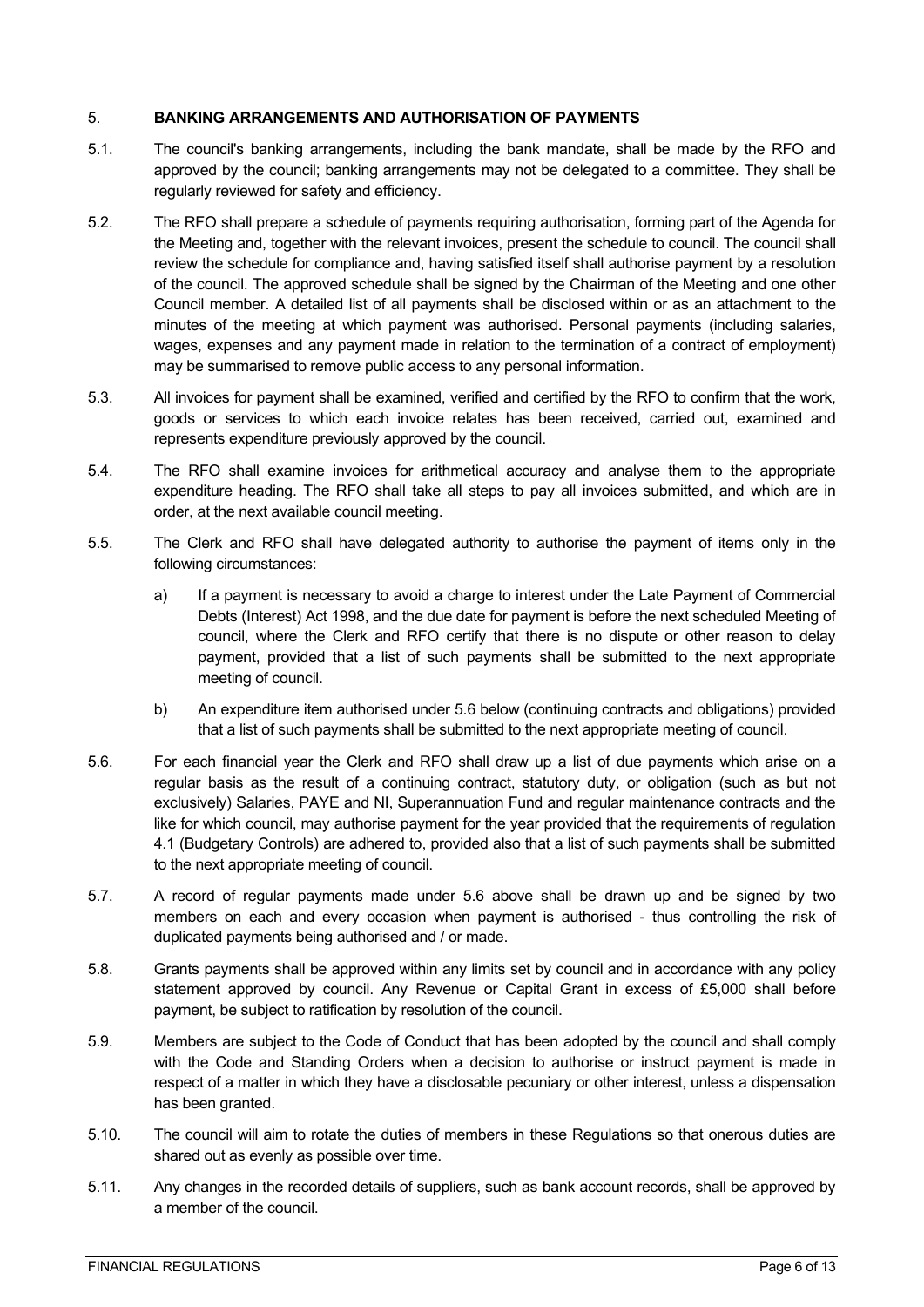5.12. Invoices should be made out to Whyteleafe Village Council or, at least, mention the Village Council within the details so that the Clerk can present, if applicable, the invoice to HMRC for a VAT refund (see also 9.8).

#### <span id="page-6-0"></span>6. **INSTRUCTIONS FOR THE MAKING OF PAYMENTS**

- 6.1. The council will make safe and efficient arrangements for the making of its payments.
- 6.2. Following authorisation under Financial Regulation 5 above, the council, or, if so delegated, the Clerk or RFO shall give instruction that a payment shall be made.
- 6.3. All payments shall be effected by cheque or other instructions to the council's bankers, or otherwise, in accordance with a resolution of council.
- 6.4. Cheques or orders for payment drawn on the bank account in accordance with the schedule as presented to council shall be signed by two council bank signatories in accordance with a resolution instructing that payment. A member who is a bank signatory, having a connection by virtue of family or business relationships with the beneficiary of a payment, should not, under normal circumstances, be a signatory to the payment in question.
- 6.5. To indicate agreement of the details shown on the cheque or order for payment with the counterfoil and the invoice or similar documentation, the signatories shall each also initial the cheque counterfoil.
- 6.6. Cheques or orders for payment shall not normally be presented for signature other than at a council meeting (including immediately before or after such a meeting). Any signatures obtained away from such meetings shall be reported to the council at the next convenient meeting.
- 6.7. If thought appropriate by the council, payment for utility supplies (energy, telephone and water) and any National Non-Domestic Rates may be made by variable direct debit provided that the instructions are signed by two members and any payments are reported to council as made. The approval of the use of a variable direct debit shall be renewed by resolution of the council at least every two years.
- 6.8. If thought appropriate by the council, payment for certain items (principally salaries) may be made by banker's standing order provided that the instructions are signed, or otherwise evidenced by two members are retained and any payments are reported to council as made. The approval of the use of a banker's standing order shall be renewed by resolution of the council at least every two years.
- 6.9. If thought appropriate by the council, payment for certain items may be made by BACS or CHAPS methods provided that the instructions for each payment are signed, or otherwise evidenced, by two authorised bank signatories, are retained and any payments are reported to council as made. The approval of the use of BACS or CHAPS shall be renewed by resolution of the council at least every two years.
- 6.10. If thought appropriate by the council payment for certain items may be made by internet banking transfer provided evidence is retained showing which members approved the payment.
- 6.11. Where a computer requires use of a personal identification number (PIN) or other password(s), for access to the council's records on that computer, a note shall be made of the PIN and Passwords and shall be handed to and retained by the Chairman of Council in a sealed dated envelope. This envelope may not be opened other than in the presence of two other councillors. After the envelope has been opened, in any circumstances, the PIN and / or passwords shall be changed as soon as practicable. The fact that the sealed envelope has been opened, in whatever circumstances, shall be reported to all members immediately and formally to the next available meeting of the council. This will not be required for a member's personal computer used only for remote authorisation of bank payments.
- 6.12. No employee or councillor shall disclose any PIN or password, relevant to the working of the council or its bank accounts, to any person not authorised in writing by the council.
- 6.13. Regular back-up copies of the records on any computer shall be made and shall be stored securely away from the computer in question, and preferably off site.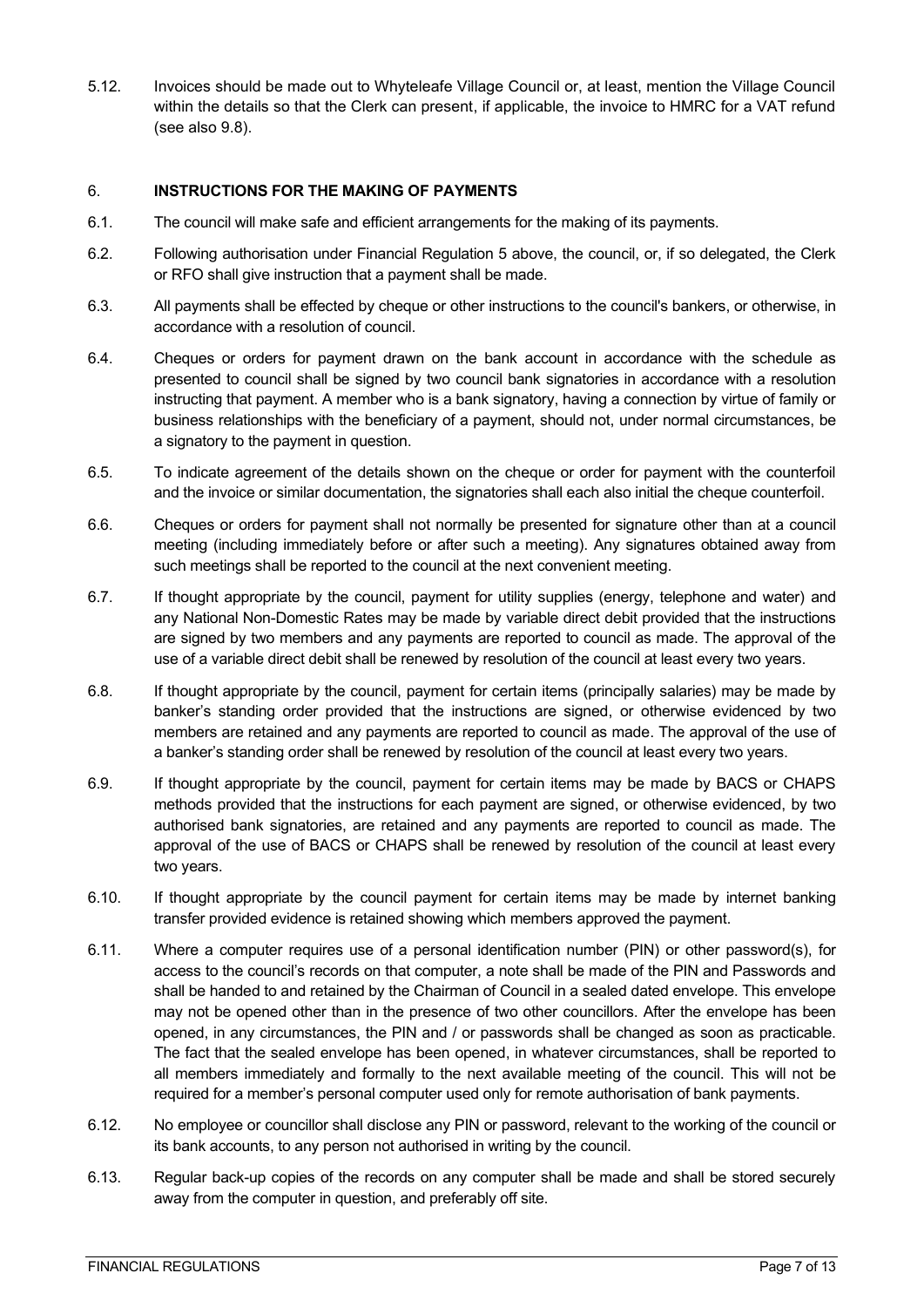- 6.14. The council, and any members using computers for the council's financial business, shall ensure that anti-virus, anti-spyware and firewall software with automatic updates, together with a high level of security, is used.
- 6.15. Where internet banking arrangements are made with any bank, the Clerk shall be appointed as the Service Administrator.
- 6.16. Access to any internet banking accounts will be directly to the access page (which may be saved under "favourites"), and not through a search engine or e-mail link. Remembered or saved passwords facilities must not be used on any computer used for council banking work. Breach of this Regulation will be treated as a very serious matter under these regulations.
- 6.17. Changes to account details for suppliers, which are used for internet banking may only be changed on written hard copy notification by the supplier and supported by hard copy authority for change signed by the Clerk and a council member. A programme of regular checks of standing data with suppliers will be followed.
- 6.18. The council will not maintain any form of cash float. All cash received must be banked intact. Any payments made in cash by the Clerk (for example for postage or minor stationery items) shall be refunded on a regular basis, at least quarterly.

#### <span id="page-7-0"></span>7. **PAYMENT OF SALARIES**

- 7.1. As an employer, the council shall make arrangements to meet fully the statutory requirements placed on all employers by PAYE and National Insurance legislation. The payment of all salaries shall be made in accordance with payroll records and the rules of PAYE and National Insurance currently operating, and salary rates shall be as agreed by council.
- 7.2. Payment of salaries and payment of deductions from salary such as may be required to be made for tax, national insurance and pension contributions, or similar statutory or discretionary deductions must be made in accordance with the payroll records and on the appropriate dates stipulated in employment contracts, provided that each payment is reported to the next available council meeting, as set out in these regulations above.
- 7.3. No changes shall be made to any employee's pay, emoluments, or terms and conditions of employment without the prior consent of the council.
- 7.4. Each and every payment to employees of net salary and to the appropriate creditor of the statutory and discretionary deductions shall be recorded in a separate confidential record. This confidential record is not open to inspection or review (under the Freedom of Information Act 2000 or otherwise) other than:
	- a) by any councillor who can demonstrate a need to know;
	- b) by the internal auditor;
	- c) by the external auditor; or
	- d) by any person authorised under Audit Commission Act 1998, or any superseding legislation.
- 7.5. The total of such payments in each calendar month shall be reported with all other payments as made as may be required under these Financial Regulations, to ensure that only payments due for the period have actually been paid.
- 7.6. An effective system of personal performance management should be maintained for employees.
- 7.7. Any termination payments shall be supported by a clear business case and reported to the council. Termination payments shall only be authorised by council.
- 7.8. Before employing interim staff the council must consider a full business case.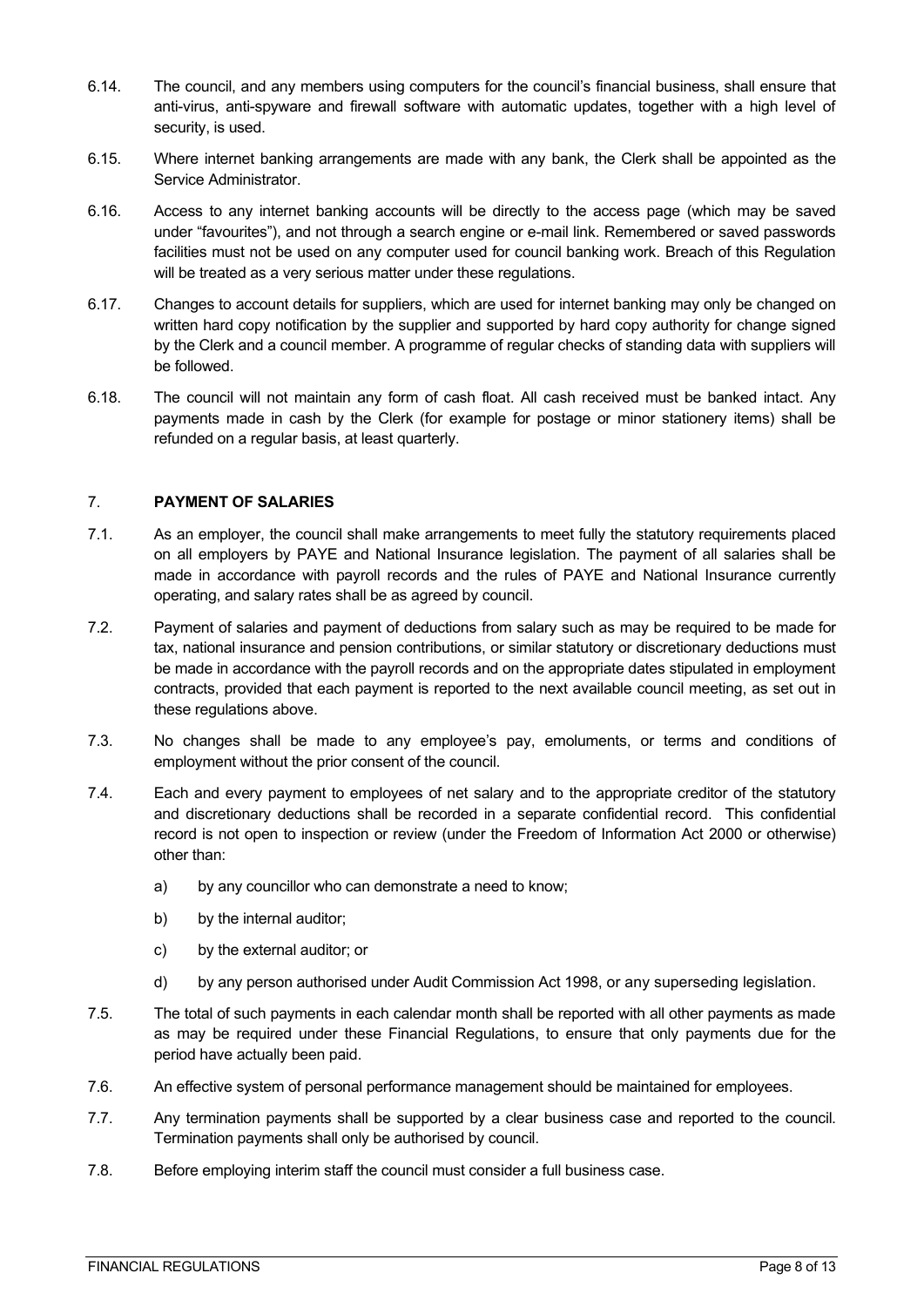#### <span id="page-8-0"></span>8. **LOANS AND INVESTMENTS**

- 8.1. All borrowings shall be effected in the name of the council, after obtaining any necessary borrowing approval. Any application for borrowing approval shall be approved by Council as to terms and purpose. The application for borrowing approval, and subsequent arrangements for the loan shall only be approved by full council.
- 8.2. Any financial arrangement which does not require formal borrowing approval from the Secretary of State (such as Hire Purchase or Leasing of tangible assets) shall be subject to approval by the full council. In each case a report in writing shall be provided to council in respect of value for money for the proposed transaction.
- 8.3. The council will arrange with the council's banks and investment providers for the sending of a copy of each statement of account to the Chairman of the council at the same time as one is issued to the Clerk or RFO.
- 8.4. All loans and investments shall be negotiated in the name of the council and shall be for a set period in accordance with council policy.
- 8.5. The council shall consider the need for an Investment Strategy and Policy which, if drawn up, shall be in accordance with relevant regulations, proper practices and guidance. Any Strategy and Policy shall be reviewed by the council at least annually.
- 8.6. All investments of money under the control of the council shall be in the name of the council.
- 8.7. All investment certificates and other documents relating thereto shall be retained in the custody of the RFO.
- 8.8. Payments in respect of short term or long term investments, including transfers between bank accounts held in the same bank, or branch, shall be made in accordance with Regulation 5 (Authorisation of payments) and Regulation 6 (Instructions for payments).

#### <span id="page-8-1"></span>9. **INCOME**

- 9.1. The collection of all sums due to the council shall be the responsibility of and under the supervision of the RFO.
- 9.2. Particulars of all charges to be made for work done, services rendered or goods supplied shall be agreed annually by the council, notified to the RFO and the RFO shall be responsible for the collection of all accounts due to the council.
- 9.3. The council will review all fees and charges at least annually, following a report of the Clerk.
- 9.4. Any sums found to be irrecoverable and any bad debts shall be reported to the council and shall be written off in the year.
- 9.5. All sums received on behalf of the council shall be banked intact as directed by the RFO. In all cases, all receipts shall be deposited with the council's bankers with such frequency as the RFO considers necessary.
- 9.6. The origin of each receipt shall be entered on the paying-in slip.
- 9.7. Personal cheques shall not be cashed out of money held on behalf of the council.
- 9.8. The RFO shall promptly complete any VAT Return that is required. Any repayment claim due in accordance with VAT Act 1994 section 33 shall be made at least annually coinciding with the financial year end.
- 9.9. Where any significant sums of cash are regularly received by the council, the RFO shall take such steps as are agreed by the council to ensure that more than one person is present when the cash is counted in the first instance, that there is a reconciliation to some form of control such as ticket issues, and that appropriate care is taken in the security and safety of individuals banking such cash.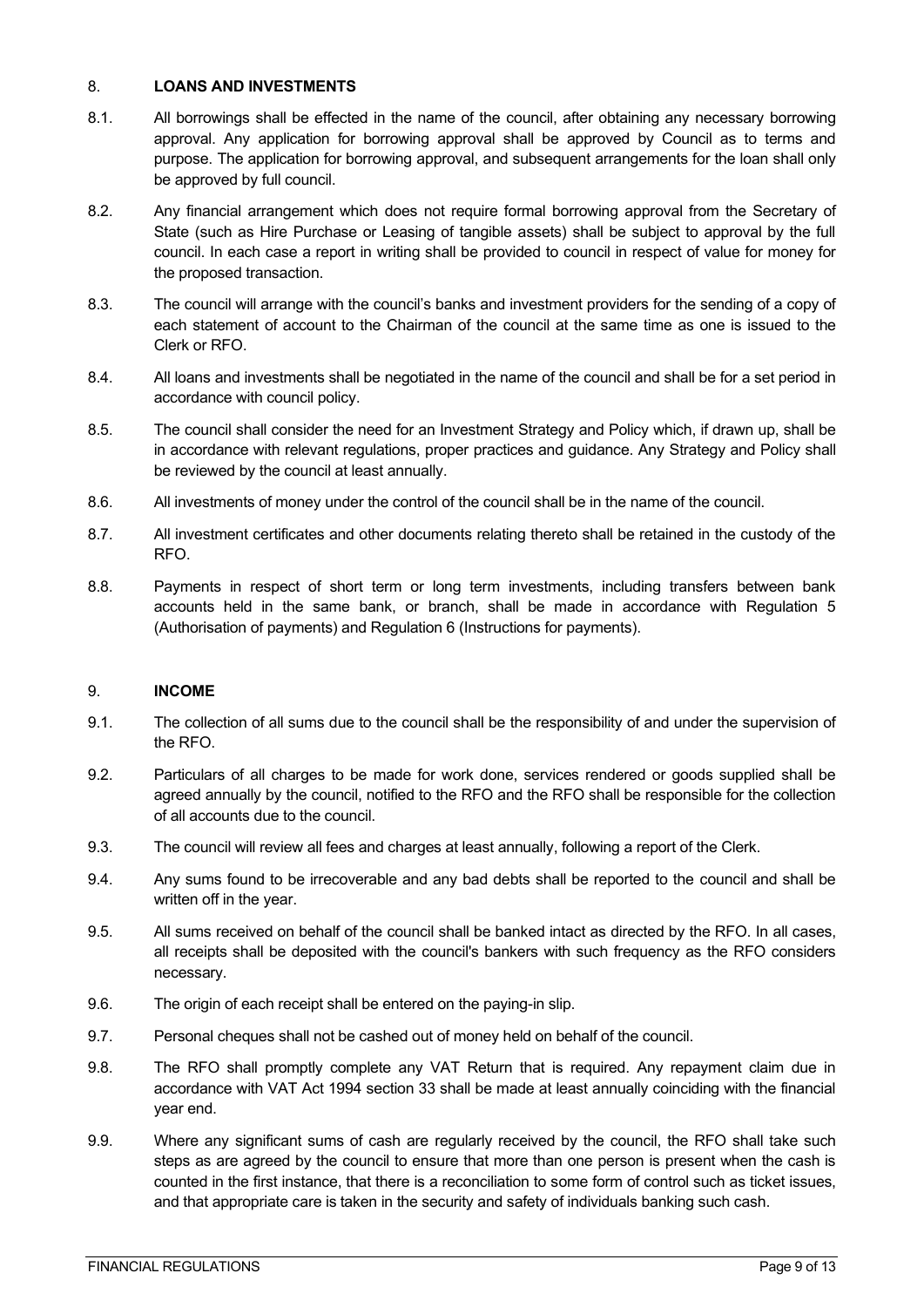#### <span id="page-9-0"></span>10. **ORDERS FOR WORK, GOODS AND SERVICES**

- 10.1. An official order or letter shall be issued for all work, goods and services unless a formal contract is to be prepared or an official order would be inappropriate. Copies of orders shall be retained.
- 10.2. Order books shall be controlled by the RFO.
- 10.3. All members and officers are responsible for obtaining value for money at all times. An officer issuing an official order shall ensure as far as reasonable and practicable that the best available terms are obtained in respect of each transaction, usually by obtaining three or more quotations or estimates from appropriate suppliers, subject to any *de minimis* provisions in Regulation 11.1 below.
- 10.4. A member may not issue an official order or make any contract on behalf of the council.
- 10.5. The RFO shall verify the lawful nature of any proposed purchase before the issue of any order, and in the case of new or infrequent purchases or payments, the RFO shall ensure that the statutory authority shall be reported to the meeting at which the order is approved so that the minutes can record the power being used.

#### <span id="page-9-1"></span>11. **CONTRACTS**

- 11.1. Procedures as to contracts are laid down as follows:
	- a. Every contract shall comply with these financial regulations, and no exceptions shall be made otherwise than in an emergency provided that this regulation need not apply to contracts which relate to items (i) to (vi) below:
		- i. for the supply of gas, electricity, water, sewerage and telephone services;
		- ii. for specialist services such as are provided by solicitors, accountants, surveyors and planning consultants;
		- iii. for work to be executed or goods or materials to be supplied which consist of repairs to or parts for existing machinery or equipment or plant;
		- iv. for work to be executed or goods or materials to be supplied which constitute an extension of an existing contract by the council;
		- v. for additional audit work of the external auditor up to an estimated value of £500 (in excess of this sum the Clerk and RFO shall act after consultation with the Chairman and Vice Chairman of council); and
		- vi. for goods or materials proposed to be purchased which are proprietary articles and / or are only sold at a fixed price.
	- b. Where the council intends to procure or award a public supply contract, public service contract or public works contract as defined by The Public Contracts Regulations 2015 ("the Regulations") which is valued at £25,000 or more, the council shall comply with the relevant requirements of the Regulations<sup>1</sup>.
	- c. The full requirements of The Regulations, as applicable, shall be followed in respect of the tendering and award of a public supply contract, public service contract or public works contract which exceed thresholds in The Regulations set by the Public Contracts Directive 2014/24/EU (which may change from time to time) $^2$ .

<sup>1</sup> *The Regulations require councils to use the Contracts Finder website to advertise contract opportunities, set out the procedures to be followed in awarding new contracts and to publicise the award of new contracts*

<sup>2</sup> *Thresholds currently applicable are:*

*a. For public supply and public service contracts 209,000 Euros (£164,176)*

*b. For public works contracts 5,225,000 Euros (£4,104,394)*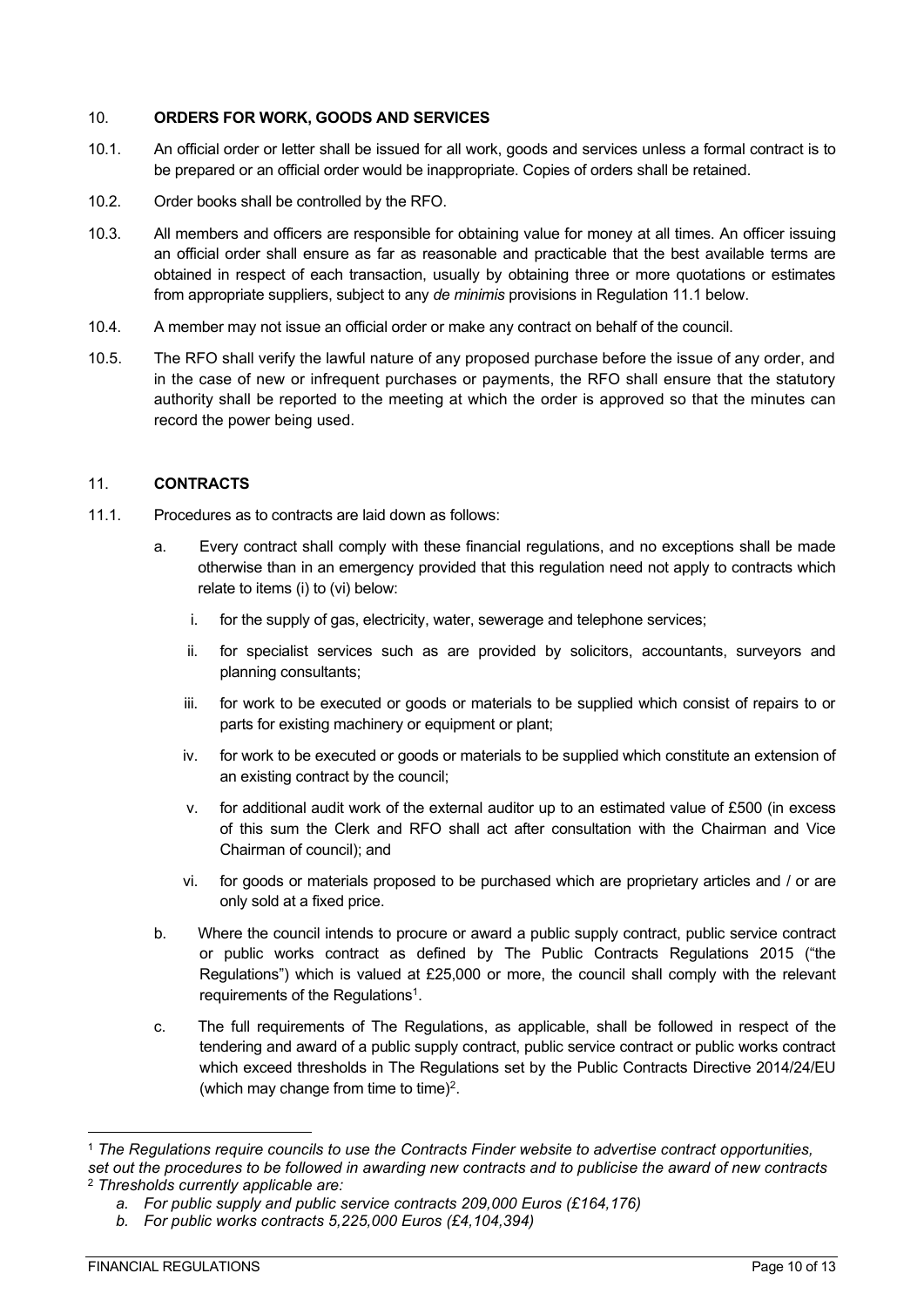- d. When applications are made to waive financial regulations relating to contracts to enable a price to be negotiated without competition the reason shall be embodied in a recommendation to the council.
- e. Such invitation to tender shall state the general nature of the intended contract and the Clerk shall obtain the necessary technical assistance to prepare a specification in appropriate cases. The invitation shall in addition state that tenders must be addressed to the Clerk in the ordinary course of post. Each tendering firm shall be supplied with a specifically marked envelope in which the tender is to be sealed and remain sealed until the prescribed date for opening tenders for that contract.
- f. All sealed tenders shall be opened at the same time on the prescribed date by the Clerk in the presence of at least one member of council.
- g. Any invitation to tender issued under this regulation shall be subject to Standing Orders 18d and shall refer to the terms of the Bribery Act 2010.
- h. When it is to enter into a contract of less than £25,000 in value for the supply of goods or materials or for the execution of works or specialist services other than such goods, materials, works or specialist services as are excepted as set out in paragraph (a) the Clerk or RFO shall obtain 3 quotations (priced descriptions of the proposed supply); where the value is below £2,500 and above £500 the Clerk shall strive to obtain 3 estimates. Otherwise, Regulation 10.3 above shall apply.
- i. The council shall not be obliged to accept the lowest or any tender, quote or estimate.
- j. Should it occur that the council, or duly delegated committee, does not accept any tender, quote or estimate, the work is not allocated and the council requires further pricing, provided that the specification does not change, no person shall be permitted to submit a later tender, estimate or quote who was present when the original decision-making process was being undertaken.

## <span id="page-10-0"></span>12. **PAYMENTS UNDER CONTRACTS FOR BUILDING OR OTHER CONSTRUCTION WORKS (PUBLIC WORKS CONTRACTS)**

- 12.1. Payments on account of the contract sum shall be made within the time specified in the contract by the RFO upon authorised certificates of the architect or other consultants engaged to supervise the contract (subject to any percentage withholding as may be agreed in the particular contract).
- 12.2. Where contracts provide for payment by instalments the RFO shall maintain a record of all such payments. In any case where it is estimated that the total cost of work carried out under a contract, excluding agreed variations, will exceed the contract sum of 5% or more a report shall be submitted to the council.
- 12.3. Any variation to a contract or addition to or omission from a contract must be approved by the council and the Clerk should confirm the revised details before any work has begun to the contractor in writing. The council must be informed where the final cost is likely to exceed the financial provision.

#### <span id="page-10-1"></span>13. **STORES AND EQUIPMENT**

- 13.1. The Clerk shall be responsible for the care and custody of stores and equipment in that section.
- 13.2. Delivery notes shall be obtained in respect of all goods received into store or otherwise delivered and goods must be checked as to order and quality at the time delivery is made.
- 13.3. Stocks shall be kept at the minimum levels consistent with operational requirements.
- 13.4. The RFO shall be responsible for periodic checks of stocks and stores at least annually.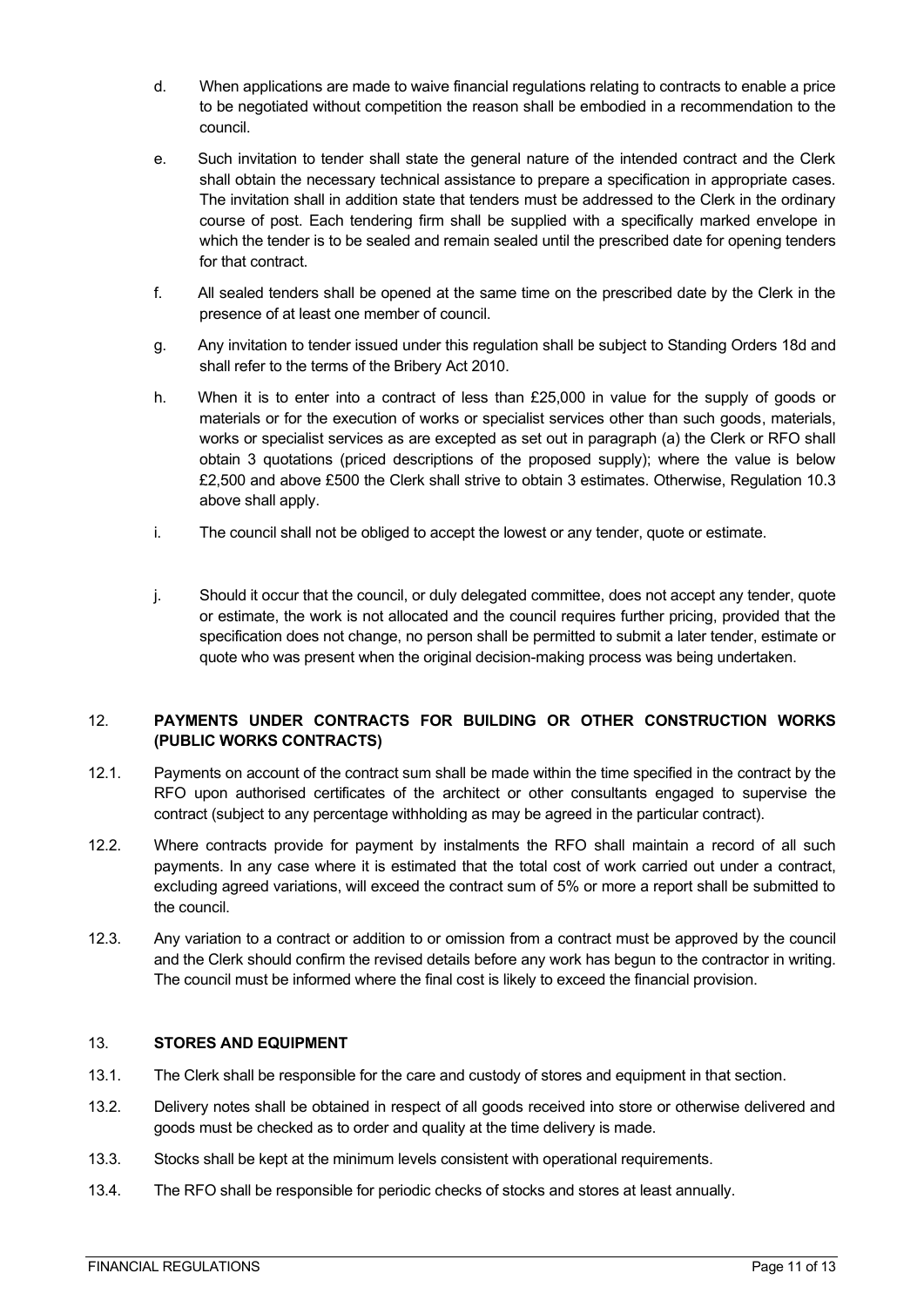#### <span id="page-11-0"></span>14. **ASSETS, PROPERTIES AND ESTATES**

- 14.1. The Clerk shall make appropriate arrangements for the custody of all title deeds and Land Registry Certificates of properties held by the council. The RFO shall ensure a record is maintained of all properties held by the council, recording the location, extent, plan, reference, purchase details, nature of the interest, tenancies granted, rents payable and purpose for which held in accordance with Accounts and Audit Regulations.
- 14.2. No tangible moveable property shall be purchased or otherwise acquired, sold, leased or otherwise disposed of, without the authority of the council, together with any other consents required by law, save where the estimated value of any one item of tangible movable property does not exceed £250.
- 14.3. No real property (interests in land) shall be sold, leased or otherwise disposed of without the authority of the council, together with any other consents required by law. In each case a report in writing shall be provided to council in respect of valuation and surveyed condition of the property (including matters such as planning permissions and covenants) together with a proper business case (including an adequate level of consultation with the electorate).
- 14.4. No real property (interests in land) shall be purchased or acquired without the authority of the full council. In each case a report in writing shall be provided to council in respect of valuation and surveyed condition of the property (including matters such as planning permissions and covenants) together with a proper business case (including an adequate level of consultation with the electorate).
- 14.5. Subject only to the limit set in Regulation 14.2 above, no tangible moveable property shall be purchased or acquired without the authority of the full council. In each case a report in writing shall be provided to council with a full business case.
- 14.6. The RFO shall ensure that an appropriate and accurate Register of Assets and Investments is kept up to date. The continued existence of tangible assets shown in the Register shall be verified at least annually, possibly in conjunction with a health and safety inspection of assets.

#### <span id="page-11-1"></span>15. **INSURANCE**

- 15.1. Following the annual risk assessment (per Regulation 17), the RFO shall effect all insurances and negotiate all claims on the council's insurers.
- 15.2. Members shall give prompt notification to the RFO of all new risks, properties or vehicles which require to be insured and of any alterations affecting existing insurances.
- 15.3. The RFO shall keep a record of all insurances effected by the council and the property and risks covered thereby and annually review it.
- 15.4. The RFO shall be promptly notified of any loss, liability or damage or of any event likely to lead to a claim, and shall report these to council at the next available meeting.
- 15.5. All appropriate members and employees of the council shall be included in a suitable form of security or fidelity guarantee insurance which shall cover the maximum risk exposure as determined by the council.

#### 16. **CHARITIES**

There is no applicable text under item 16 *(in model document item 16 refers to the council as sole managing trustee of a charity).*

#### <span id="page-11-2"></span>17. **RISK MANAGEMENT**

17.1. The council is responsible for putting in place arrangements for the management of risk. The Clerk shall prepare, for approval by the council, risk management policy statements in respect of all activities